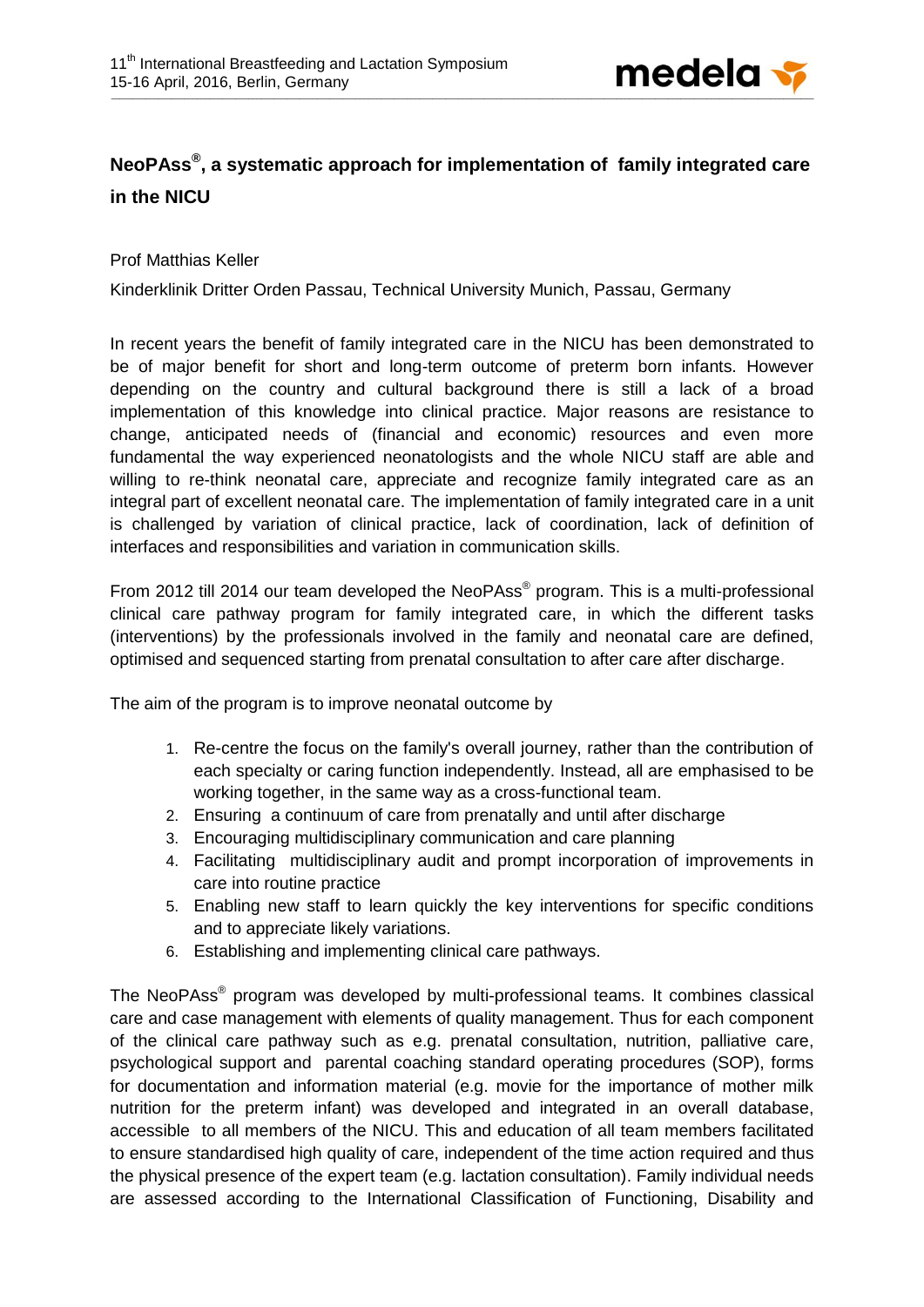

Health (ICF) by standardized forms, support is priories and provided by team members. Assessment, planning of support, provision of support and evaluation of success is coordinated by a care manager, which accompanies the family from prenatally till after discharge.

Results: After implementation of the program the rate of children receiving mother milk at discharge increased from 42 to 75 % in preterms < 28 weeks of gestation age (GA) and from 60 % to 90 % in preterms from 28 to 32 GA. The time to full enteral feeds defined as 130 ml/kg \*d decreased from 11 to 7 days accompanied by a significant reduction of the duration of central venous line, the rate of nosocomial infection, reduced rate of necrotizing enterocolitis and reduced rate of IVH. The length of stay was reduced by one week and the rate of re-admission within the first two months of life declined from 18% to 6% in preterms < 32 GA. In addition transition from hospital to home life was significantly improved. The need for home visits after discharge declined by 30 %. There is also a tendency that parents included in the NeoPAss®-program reported higher levels of perceived self-efficacy than parents in other hospitals in Germany. Furthermore there is a tendency that this higher level of self-efficacy persists at about three months post-treatment. Perceived self-efficacy in parenting is defined as one's belief in one's own capabilities to reach a desired goal. In general it is associated with mental health e.g. fewer symptoms of depression and anxiety and with higher levels of positive parenting practices.

Conclusion: First data after implementation of the NeoPAss® program show a clear benefit without any noticed adverse effects. In addition the care pathway supported interprofessional teamwork and improved documentation, communication and relations. However, implementation of family integrated care programs requires professional change management in order to be successful.

## **References:**

The neopass program is available in german on [www.neopass.de](http://www.neopass.de/)

Welch MG, Halperin MS, Austin J, Stark RI, Hofer MA, Hane AA, Myers MM. Depression and anxiety symptoms of mothers of preterm infants are decreased at 4 months corrected age with Family Nurture Intervention in the NICU. Arch Womens Ment Health. 2015 Mar 1. [Epub ahead of print] PubMed PMID: 25724391.

Bracht M, O'Leary L, Lee SK, O'Brien K. Implementing family-integrated care in the NICU: a parent education and support program. Adv Neonatal Care. 2013 Apr;13(2):115-26. doi: 10.1097/ANC.0b013e318285fb5b. PubMed PMID: 23532031.

O'Brien K, Bracht M, Macdonell K, McBride T, Robson K, O'Leary L, Christie K, Galarza M, Dicky T, Levin A, Lee SK. A pilot cohort analytic study of Family Integrated Care in a Canadian neonatal intensive care unit. BMC Pregnancy Childbirth. 2013;13 Suppl 1:S12. doi: 10.1186/1471-2393-13-S1- S12. Epub 2013 Jan 31. PubMed PMID: 23445639; PubMed Central PMCID: PMC3561192.

Dunn MS, Reilly MC, Johnston AM, Hoopes RD Jr, Abraham MR. Development and dissemination of potentially better practices for the provision of family-centered care in neonatology: the family-centered care map. Pediatrics. 2006 Nov;118 Suppl 2:S95-107. PubMed PMID: 17079629.